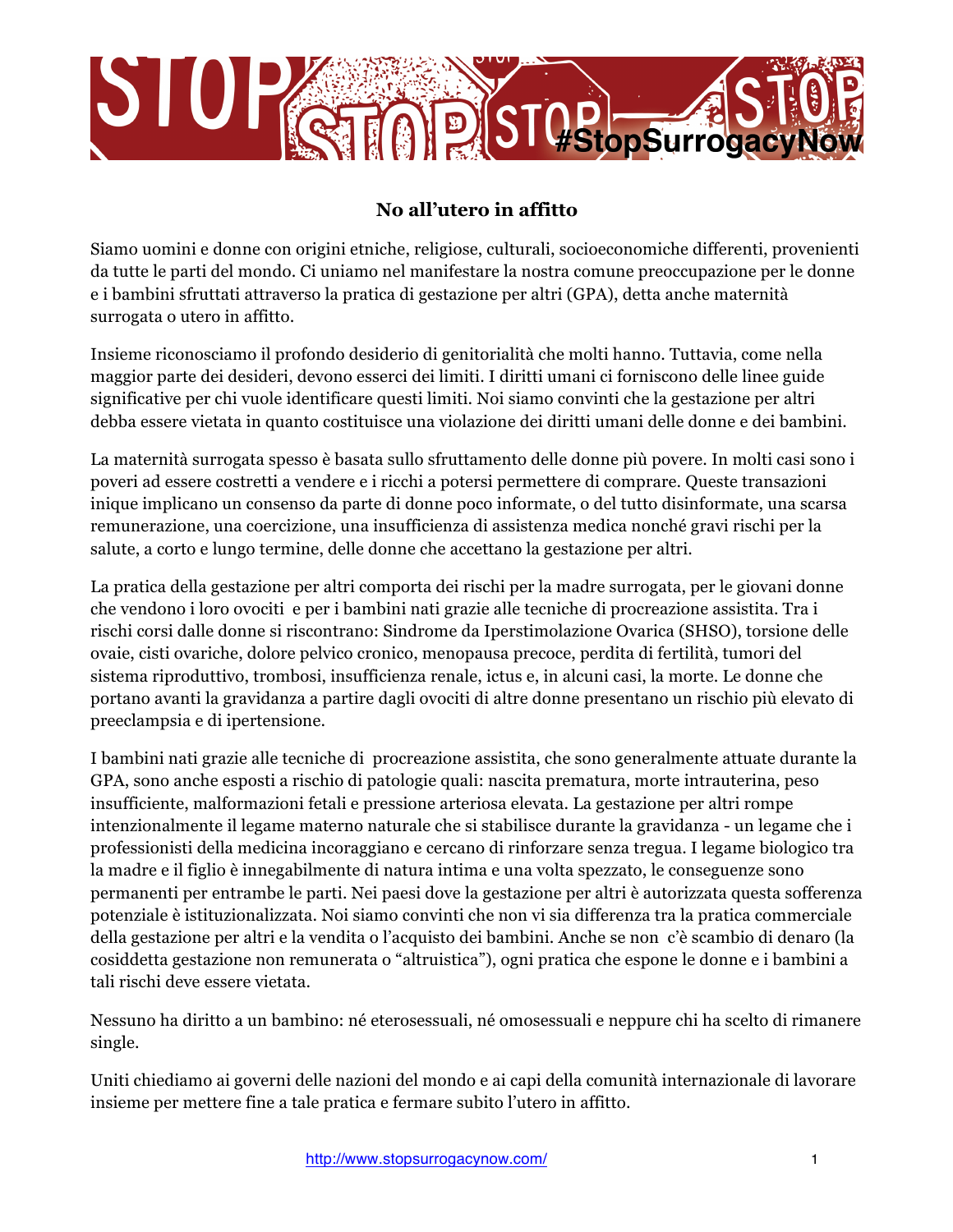

## **Individual Signatories:**

Kathleen Sloan Feminist leader, activist, and author USA

Phyllis Chesler, Ph.D. Emerita Professor of Psychology, Feminist activist, Scholar and Author of, *Sacred Bond: The Legacy of Baby M* USA

Marjorie Murphey Campbell, J.D. Founder of NewFeminism.co USA

Renate Klein, Ph.D. Biologist, social scientist, and coordinator FINRRAGE (Feminist International Network of Resistance to Reproductive and Genetic Engineering) Australia

Ruchira Gupta Founder and President, Apne Aap Women Worldwide India

Jennifer Lahl Founder and President of the Center for Bioethics and Culture Network USA

Janice G. Raymond, Ph.D. Professor Emerita University of Massachusetts, Amherst, and author of *Women as Wombs: Reproductive Technologies and the Battle Over Women's Freedom* USA

Kajsa Ekis Ekman author of *Being and Being Bought - Prostitution, Surrogacy and the Split Self* Sweden

Jessica Kern Product of a surrogate pregnancy USA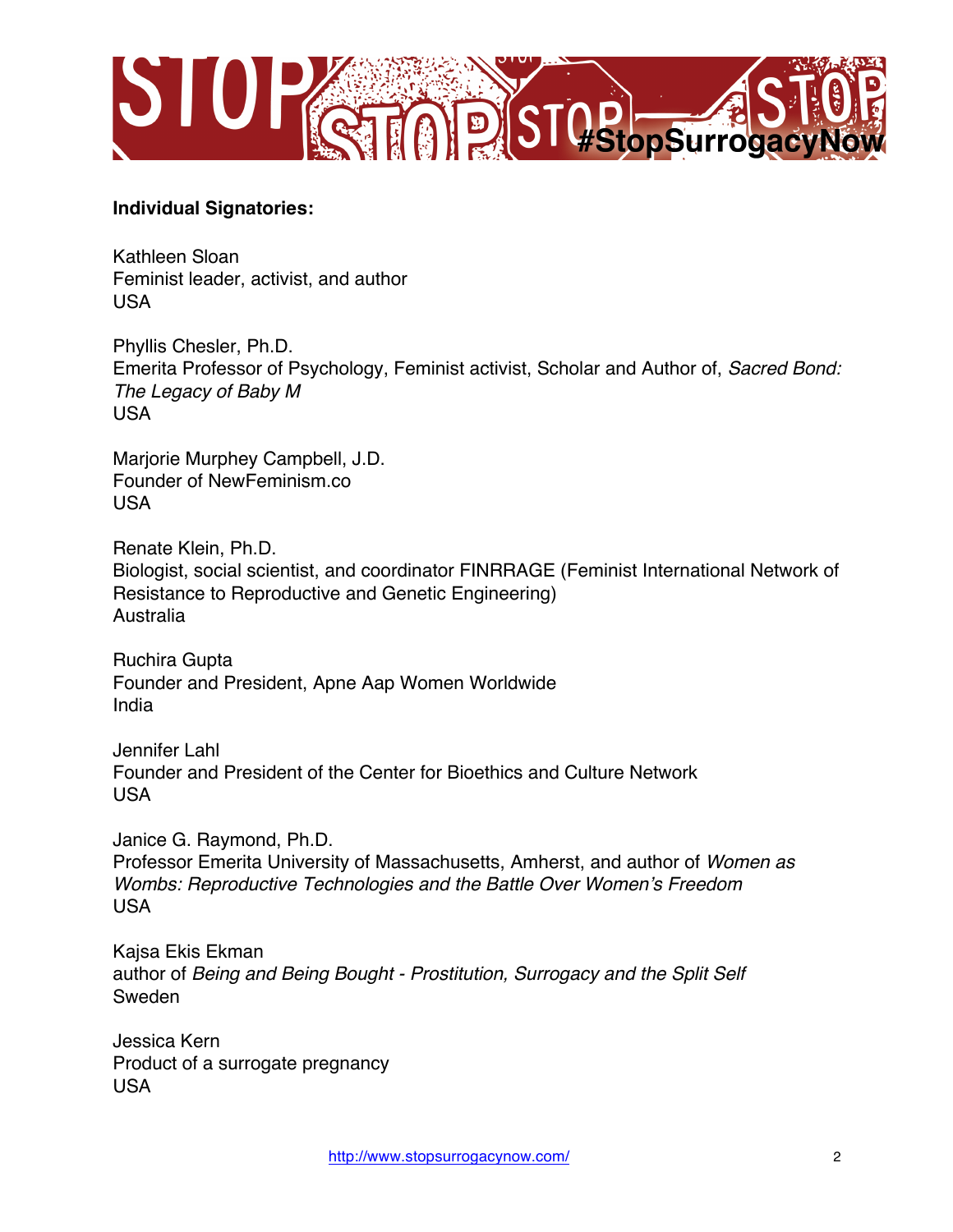

Sylviane Agacinski Feminist philosopher, author of *Corps en Miettes* France

Gail Robinson "Surrogate" Mother USA

Michel Onfray Philosopher and Writer France

Farida Akhter Women's rights and health activist Bangladesh

Tanya Lynn Surrogate mother USA

Gary Powell LGBT activist and public administration campaigner United Kingdom

Elisa Anne Gomez surrogate mother USA

Donna Hughes Eleanor M. and Oscar M. Endowed Chair in Women's Studies, University of Rhode Island USA

Helen Alvare, J.D. Professor of Law, George Mason University School of Law USA

Gaëlle Cariati graduate student in International Relations from University of Calabria Italy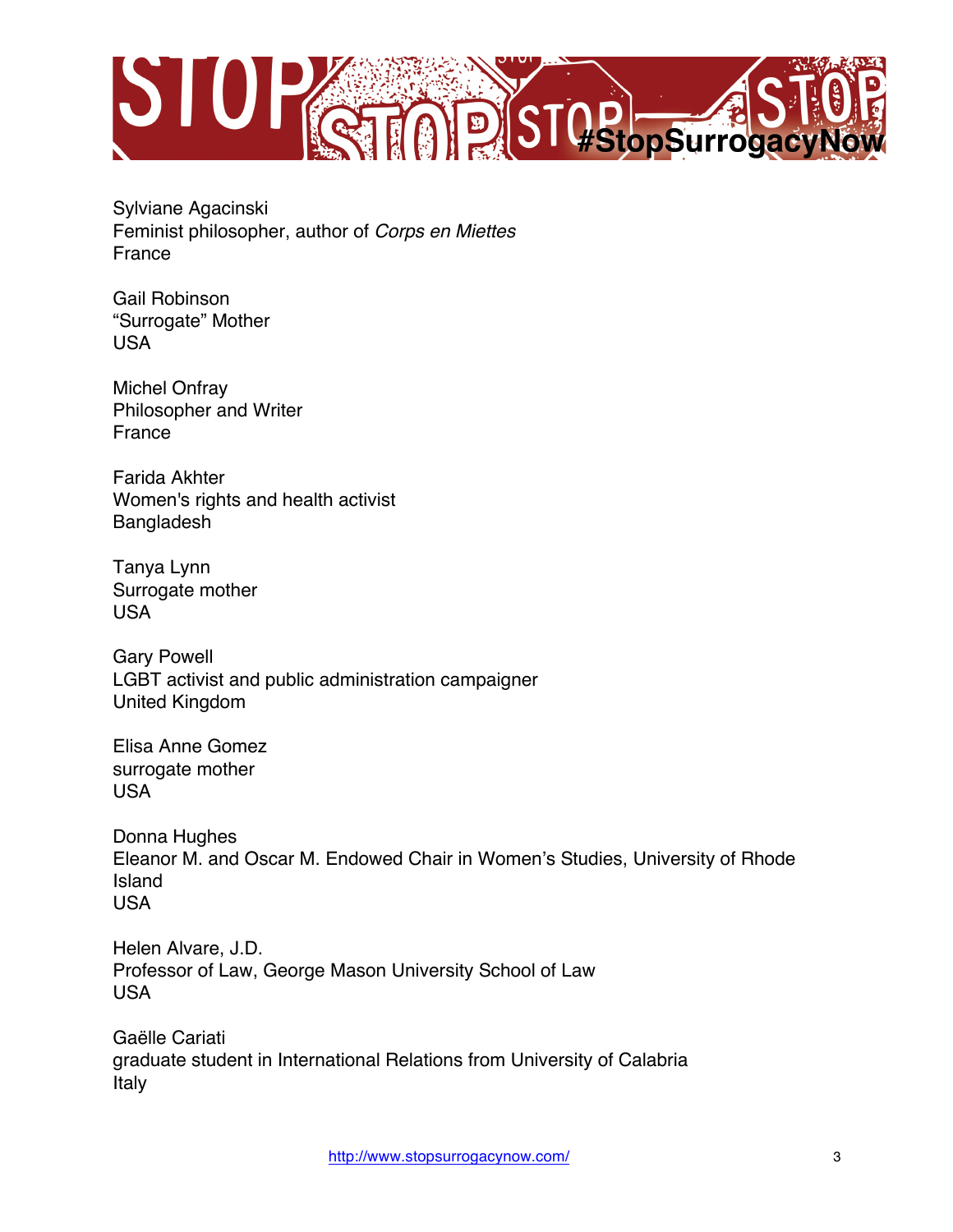

Julie Bindel, Writer, author, broadcaster, and feminist campaigner against violence against women and children United Kingdom

Deborah Hornstra M.A. Health Advocacy, Sarah Lawrence College USA

Gertrud Åström Gender equality expert, feminist activist, president of the Swedish Women's Lobby Sweden

Lord David Alton Member of British Parliament United Kingdom

Matthew Eppinette Executive Director, The Center for Bioethics and Culture USA

Robert Oscar Lopez, Ph.D. President of the International Children's Rights Institute USA

Alana Newman Founder of The Anonymous Us Project and Advocate for Donor-Conceived People USA

Charles C. Camosy, Ph.D. Associate professor of theological and social ethics, Fordham University USA

Christopher White Director of Research and Education, The Center for Bioethics and Culture USA

C. Ben Mitchell, Ph.D. Provost and Vice President for Academic Affairs, Graves Professor of Moral Philosophy, Union University USA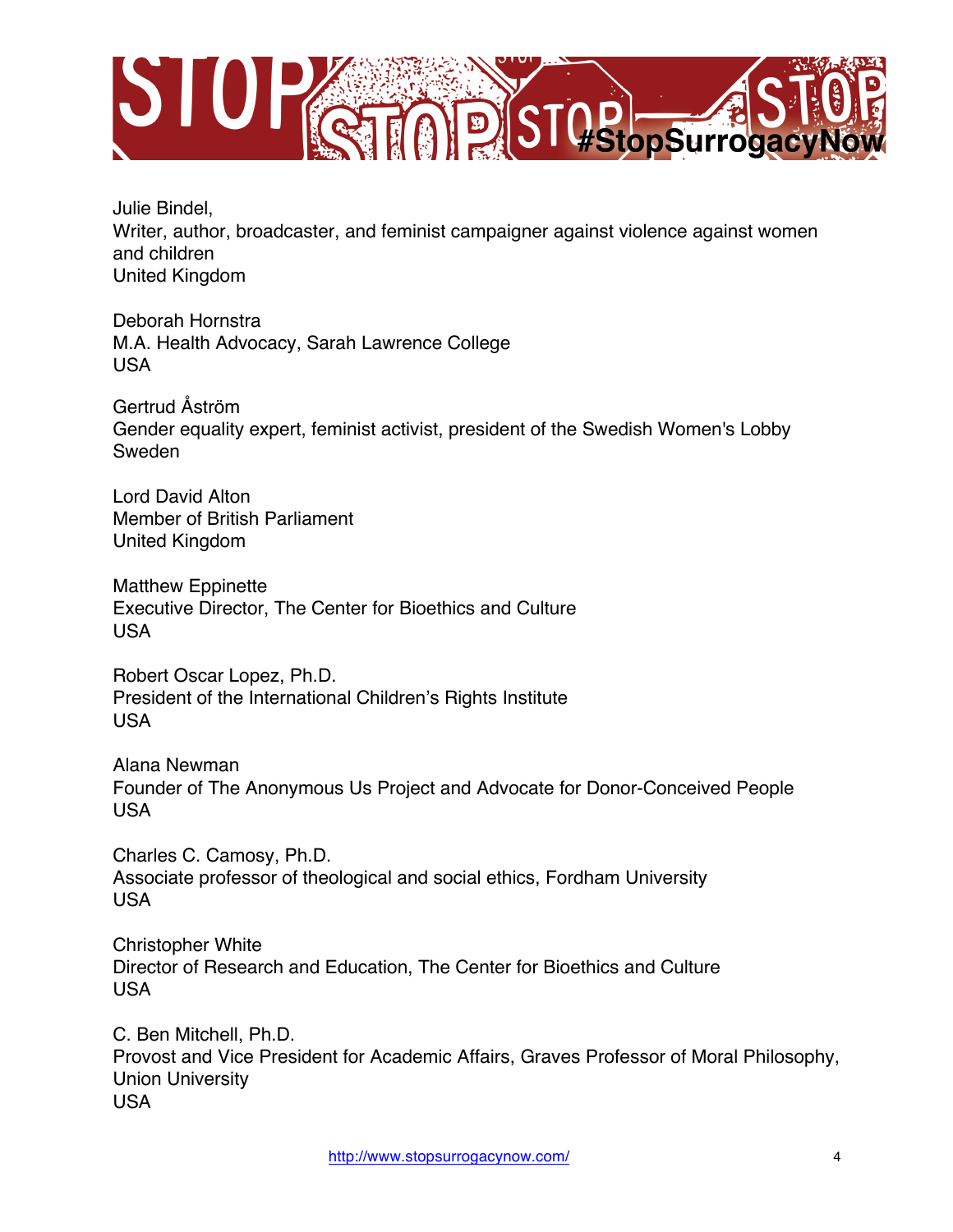

Evan Grae Davis Filmmaker and director of *It's a Girl* USA

Katy Doran Donor Conceived Activist USA

Matt Doran Founder of the free social network: www.DonorChildren.com Donor Conceived Advocate Connecting Biological Family and the Community USA

Claudia Corrigan D'Arcy Board Member of Adoption Rights Coalition USA

Jeffrey M. Togman, Ph.D. Associate Professor of Political Science and Film at Seton Hall University Director of the film *We're Not Blood* USA

Cathi Swett, J.D. Attorney and Adult Adoptee Advocate USA

Mirah Riben Author of *The Stork Market: America's Multi-Billion Dollar Unregulated Adoption Industry* USA

Miriam Grossman, M.D. Adolescent and adult psychiatrist and women's health activist. Author of *Unprotected* and *You're Teaching My Child WHAT?* USA

Melinda Tankard Reist Writer, feminist, activist Australia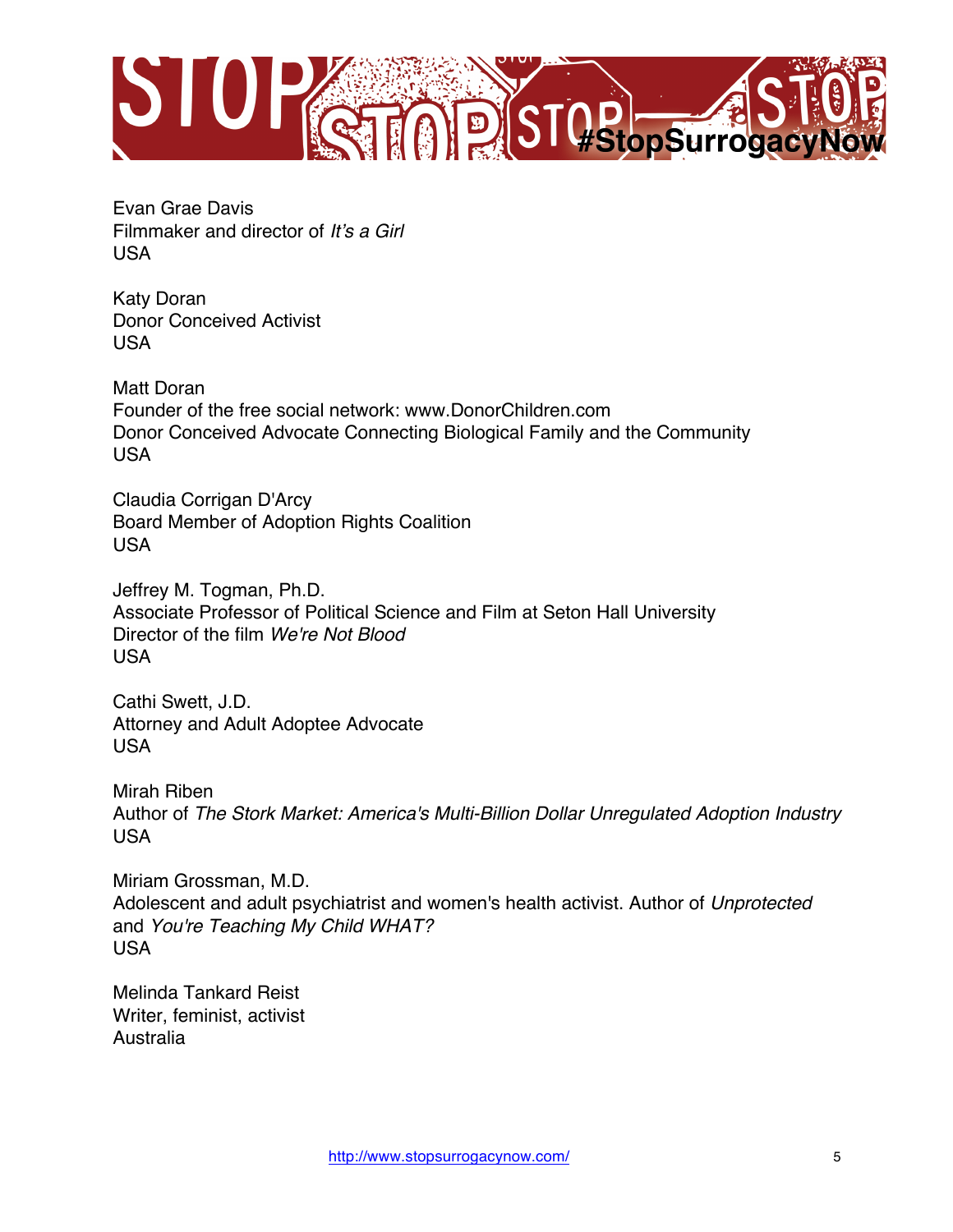

Nkechi Asogwa, M.D. President, Doctors Health Initiative Nigeria

Adesuwa Onyenokwe Publisher and Editor in chiefof TW Magazine(www.twmagazine.net) Nigeria

Ego Egonu, M.D. Physician, Derry Clinics Nigeria

Sanjay Khanna Convener, Socio-Economic Welfare Society India

Babita Khanna Gen. Secretary, Socio-Economic Welfare Society India

Lalit Pasricha Project Coordinator, Socio-Economic Welfare Society Canada

Eliette Abécassis Writer, author of *Qumran* and *La Répudiée*, which inspired Amos Gitai's film *Kadosh* France

Johanna Langhorst **Reporter** Sweden

Eberechukwu Okey-Onyema Executive Director, Healthy Living and Women Empowerment Initiative Nigeria

Annika Lundegårdh, R.N. Nurse and President of the Women's Committee of the Centre Party in Uppsala Sweden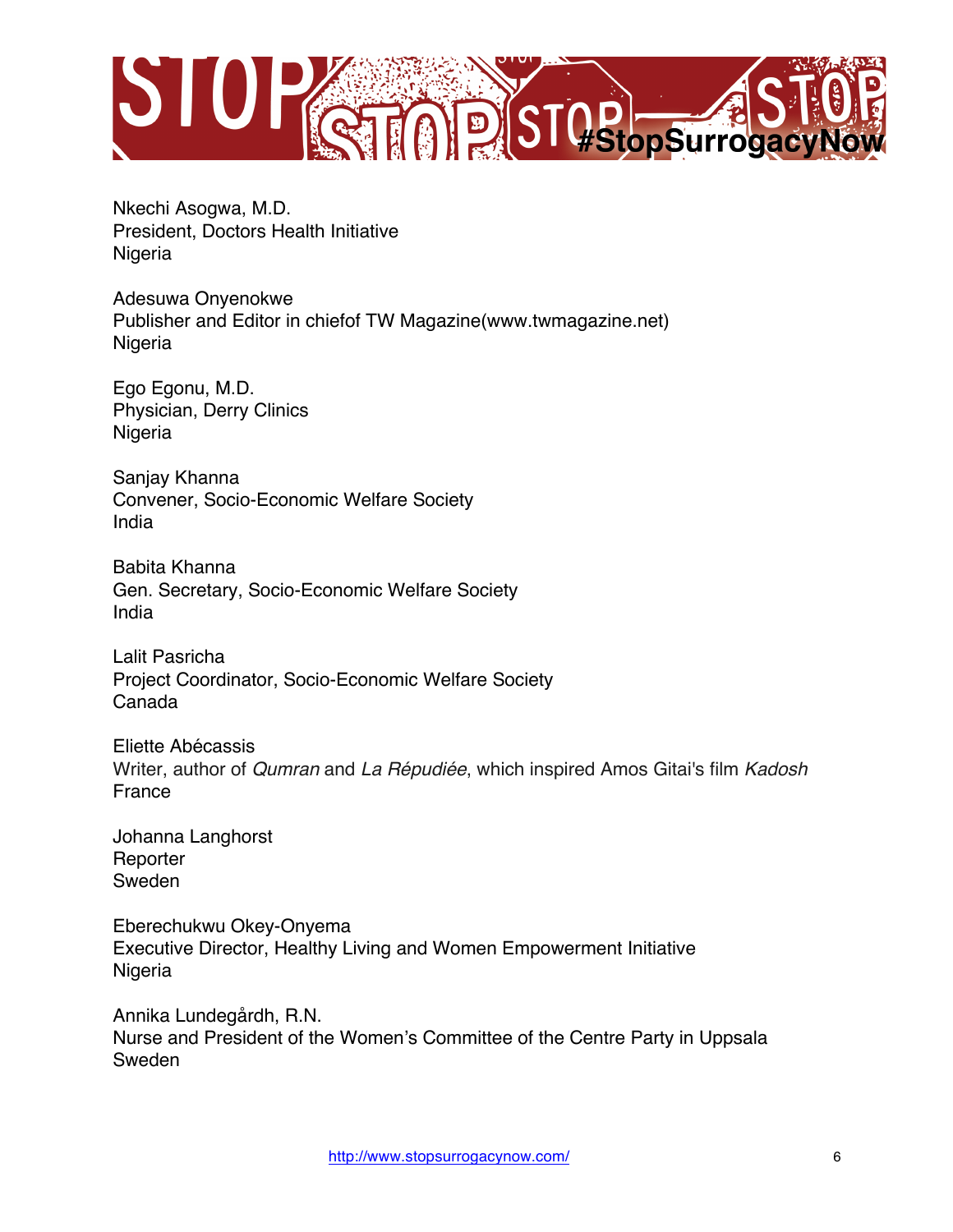

Nina Björk Author Sweden

Ebon Kram Chairman Sweden

Erika Beckman Chairman, National Organization Against Sexual Abuse Sweden

Jane Eriksson Vice-Chairman, National Organization Against Sexual Abuse Sweden

Yvonne Hirdman Professor of Women's History at the Gothenburg University Sweden

Karin Svensson Chairwoman, Roks, The National Organization for Women´s Shelter and Young Women´s Shelter Sweden

Ebba Witt-Brattstrom Author, Feminist, and Professor in Nordic Literature, University of Helsinki Finland

Nina Rose, M.D. Vice President, Swedish Women Doctor's Society Sweden

Caroline Norma, Ph.D. Lecturer in Urban and Social Studies, RMIT University Australia

Jorunn Friis Reset Organisational secretary, Women's Front Norway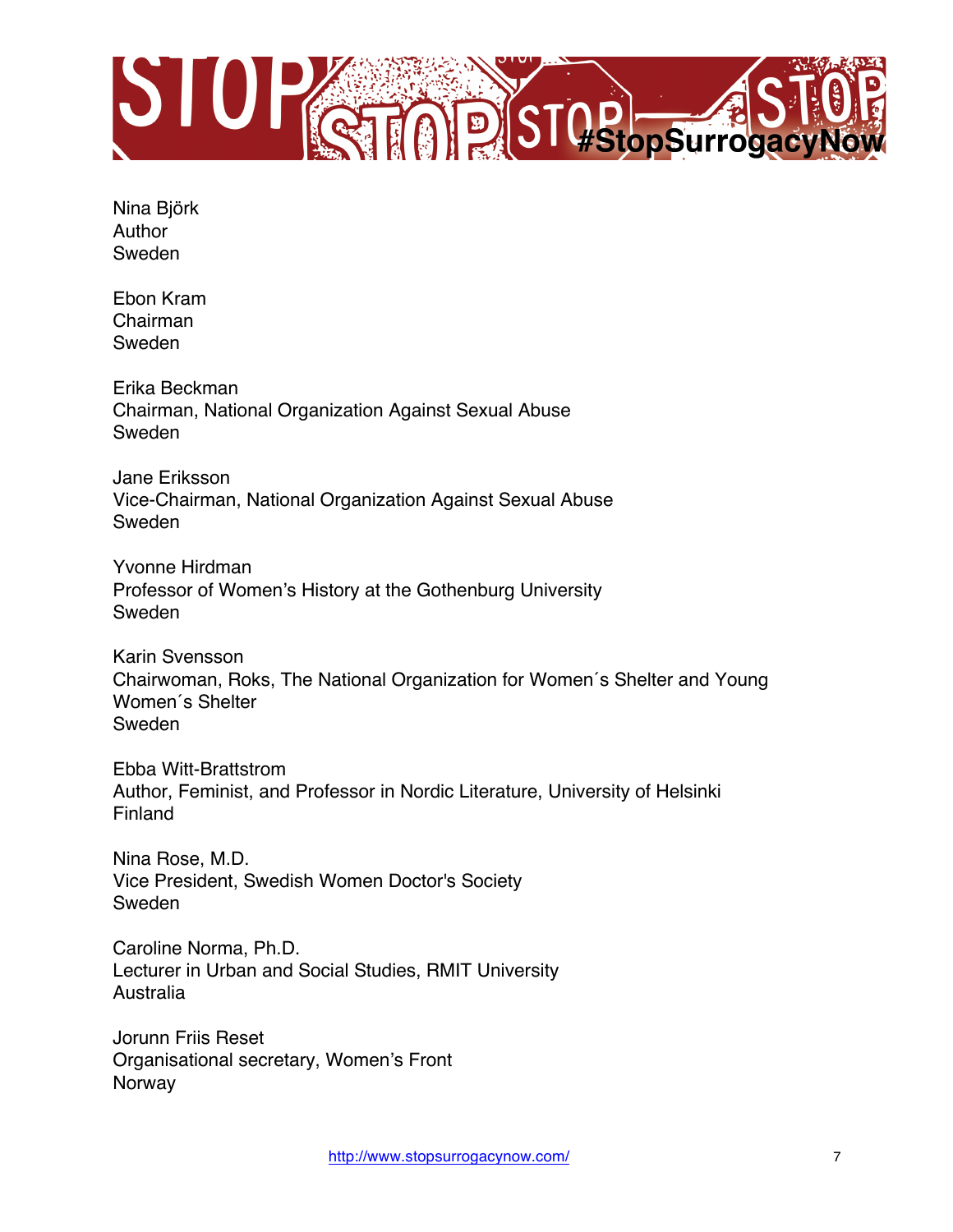

Helen Pringle, Ph.D. Senior Lecturer in the School of Social Sciences, University of New South Wales Australia

Seyran Duran Chairman of the Kurdistan Women's Association in Sweden Sweden

Ruth Nordström President of Scandinavian Human Rights Lawyers Sweden

Rebecca Ahlstrand Attorney, Scandinavian Human Rights Lawyers Sweden

Maria Mies, Ph.D. Founding member of FINRRAGE (Feminist International Network of Resistance to Reproductive and Genetic Engineering) Germany

Shagufta Omar President, Pakistan Chapter of the International Muslim Women Union General Secretary, Women's Aid Trust Pakistan

Mia Fahlén, M.D. Senior Consultant Surgeon Sweden

Ana Reis, M.D. Feminist physician, Former representative of FINRRAGE Brazil

Viviane Teitelbaum President, European Women's Lobby Belgium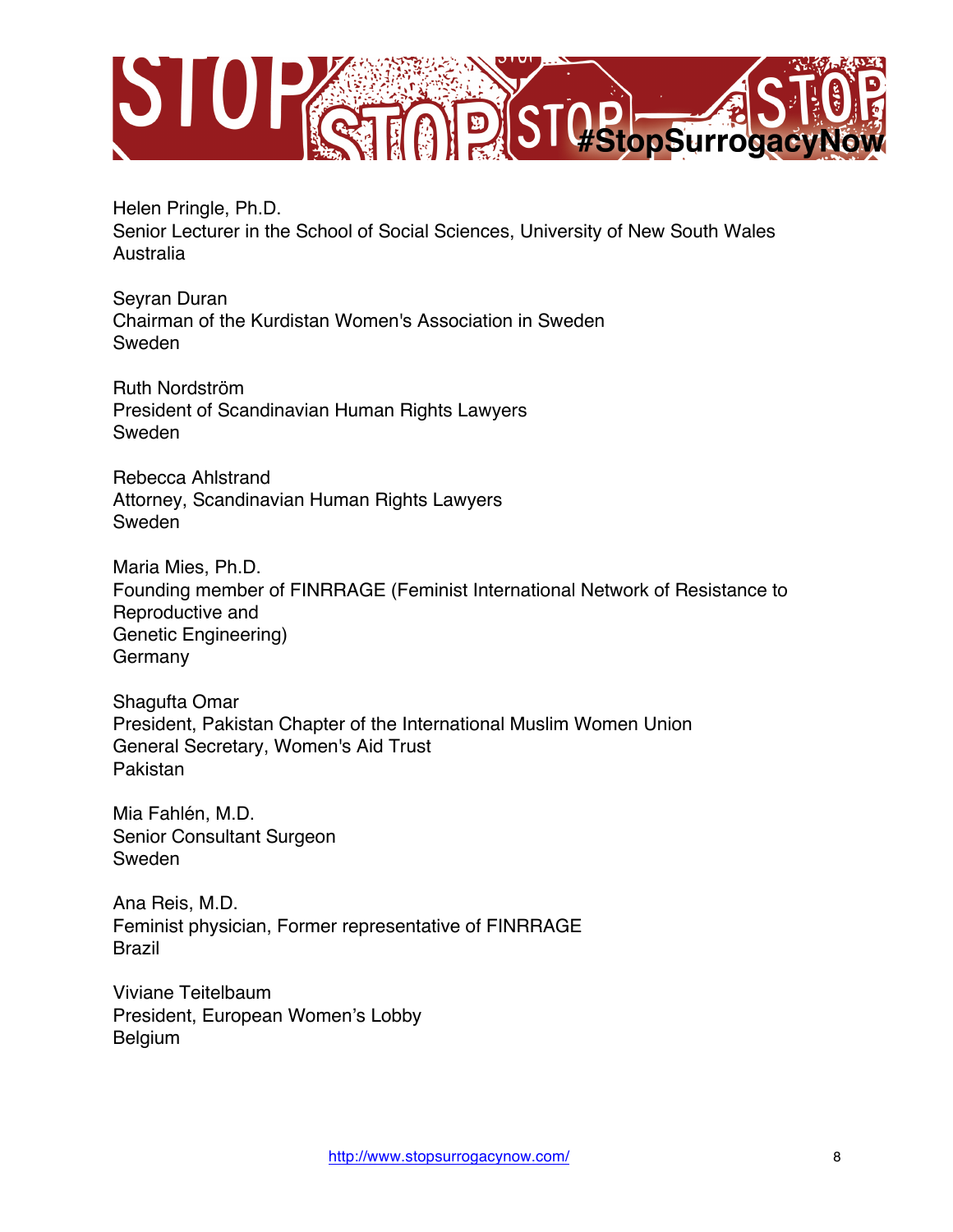

Myfanwy Cummerford Donor conceived advocate and Founder of TangledWebs Australia

Isla MacGregor Tasmanian Public Interest Advocate, Whistleblowers Tasmania Australia

Simone Andrea Survivor of Prostitution, Director of NorMAC Australia

Martine Segalen Professor Emeritus in Ethnology, Université Paris Ouest France

Genevieve Couraud President of the Observatoire Droits des Femmes CG-13 President of ECVF, Politicians Against Violence Against Women France

Yvette Roudy Former Minister for Women's Rights France

Irene Tabellion President, La Lune, L'Association Strasbourgeoise de Femmes Homosexuelles France

Marie-Josèphe Bonnet, Ph.D. Historian of Women, Arts, and the Second World War France Anne-Yvonne Le Dain Deputy, Socialist Party France

Elfriede Hammerl Journalist and Writer Austria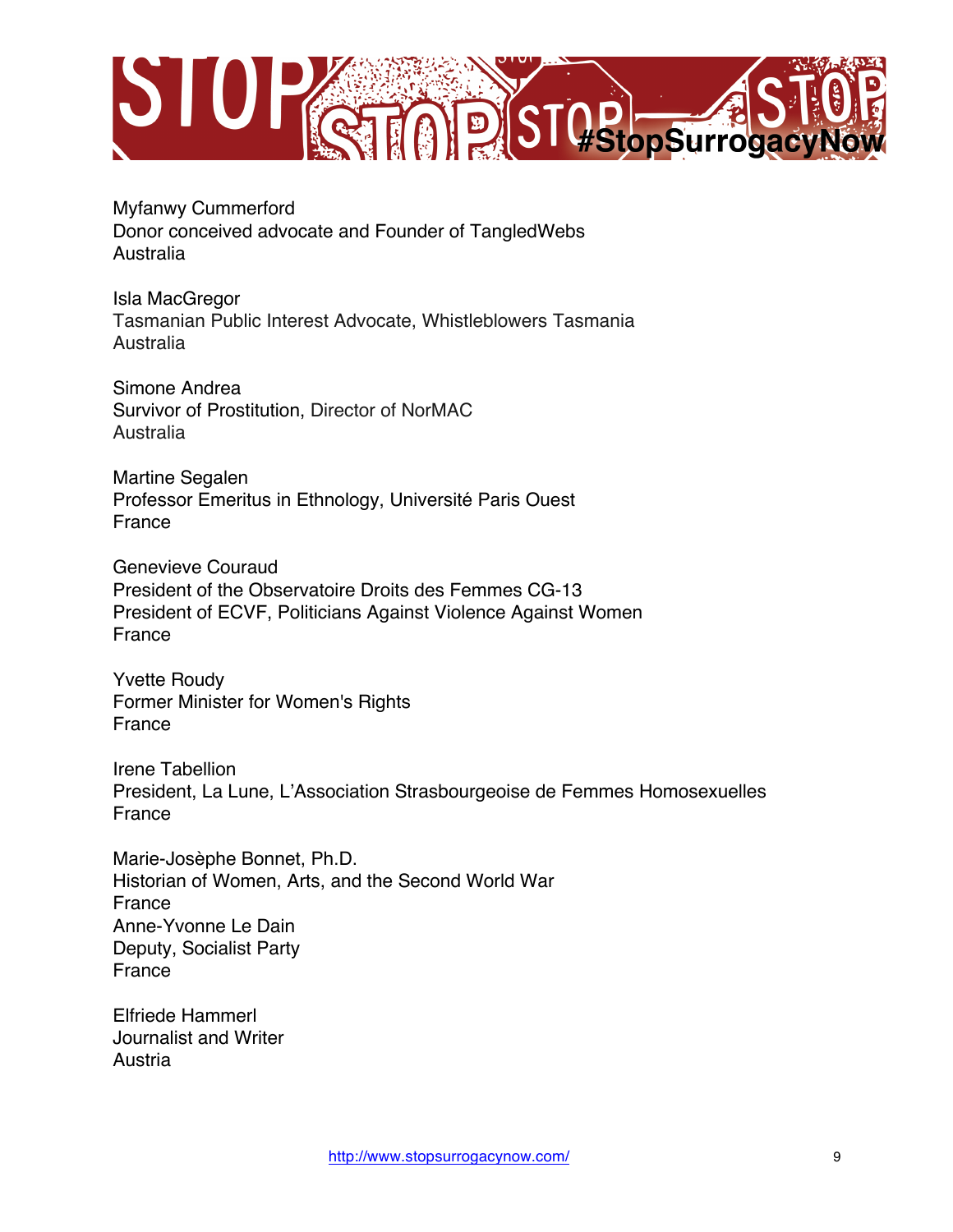

Nora Tenenbaum Representative, Coordination of Associations for the Right to Abortion and **Contraception** France

Maya Surduts Representative Coordination of Associations for the Right to Abortion and Contraception France

Nnenna Chikezie Permanent Secretary, Ministry of Women Affairs and Social Development Nigeria

Alice Schwarzer Editor of EMMA and co-founder of Mouvement de Liberation des Femmes (MLF) Germany

Nathalie Heinich Sociologist and Research director at Le Centre National de la Recherche Scientifique (CNRS) France

Monette Vacquin Psychoanalyst and author of *Frankenstein et les Délires de la Raison* and *Main Basse sur les Vivants* France

José Bové Member of the European Parliament (Green Group), Former Chairman of Confederation Paysanne / Via Campesina, and Founding member of ATTAC France France

Emma Sahlén Grip Press Officer, National Organization for Women's and Girls Shelters in Sweden, Roks Sweden

Arun Dohle Executive Director of Against Child Trafficking Germany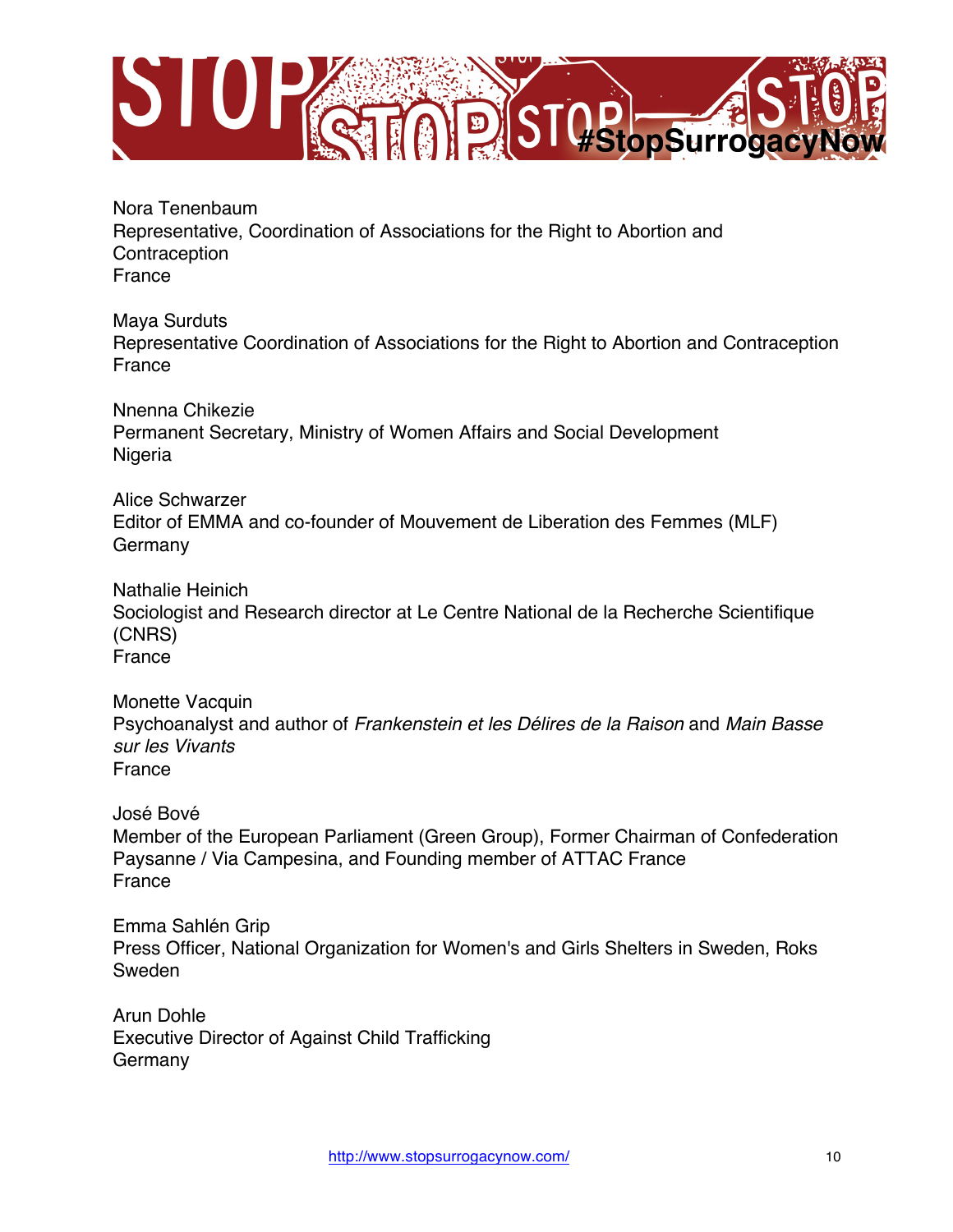

Roelie Post Author of *Romania for Export Only: the Untold Story of the Romanian Orphans* The Netherlands

Anjali Pawar Director, Sakhee Pune India

Gita Ramaswamy Concerned activist for child rights India

Jin Vilsgaard Contact person for ACT **Denmark** 

Kat Pinder Sex trade survivor activist and Member, Amnesty International against pimps and buyers Australia

Martine Billard Deputy of Paris 2002-2012, secretary of the delegation for women's rights of the National Assembly 2007-2012, author of a proposition of law against violence against women in 2007 with Marie-George Buffet France

Gloria Casas Vila Spanish/Swiss activist against prostitution and surrogacy

Etienne Dujardin Lawyer Belgium Sophie Heine, Ph.D. Senior Research Fellow at Egmont, Royal Institute for International Relations Belgium

Josina Kamerling Head of Regulatory Outreach Belgium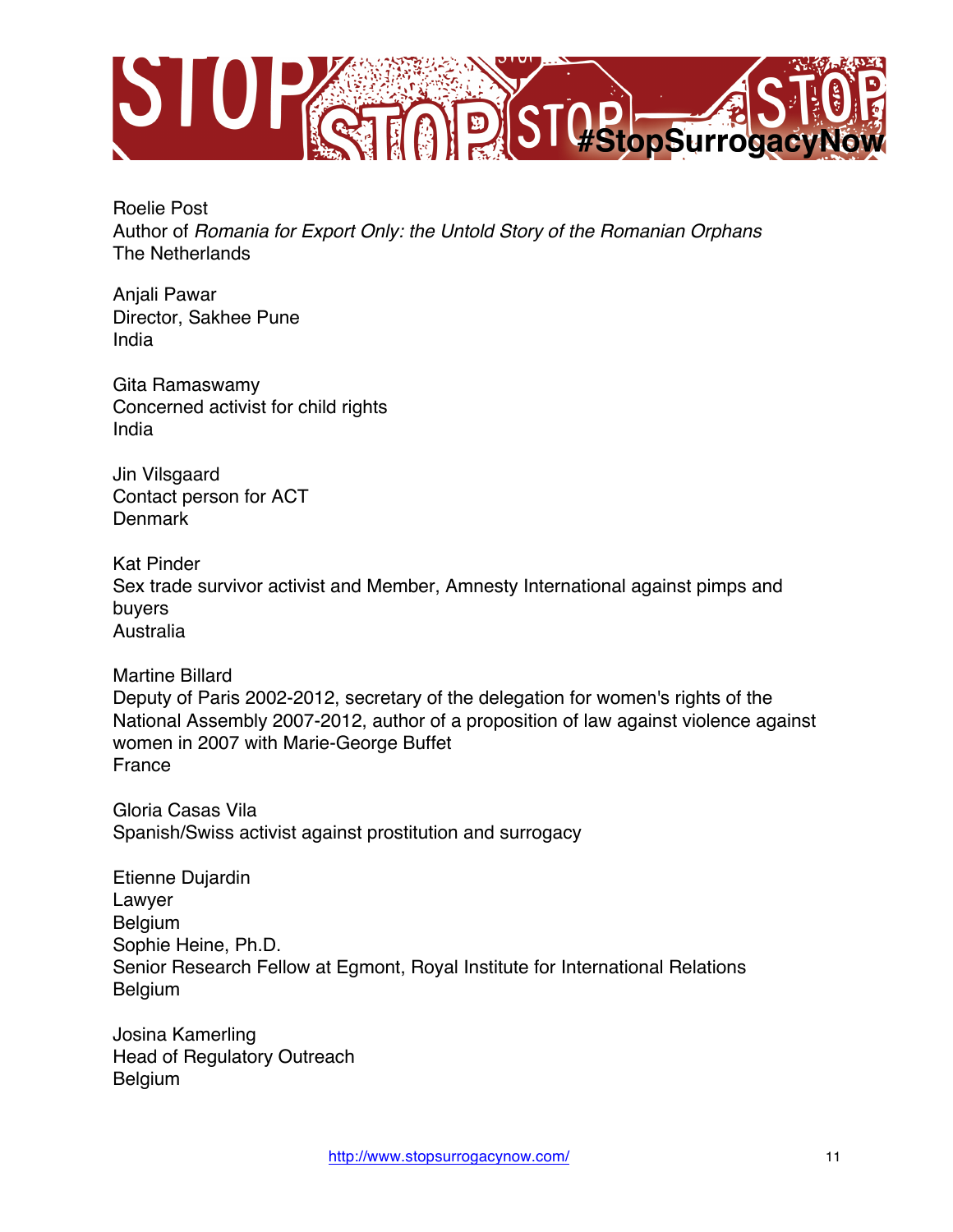

Michel Ghins Action for family, President Belgium

Xavier Lombard Companies founder Belgium

Bernard Michelet Companies administrator Belgium

Tara Hewitt LGBT Activist United Kingdom